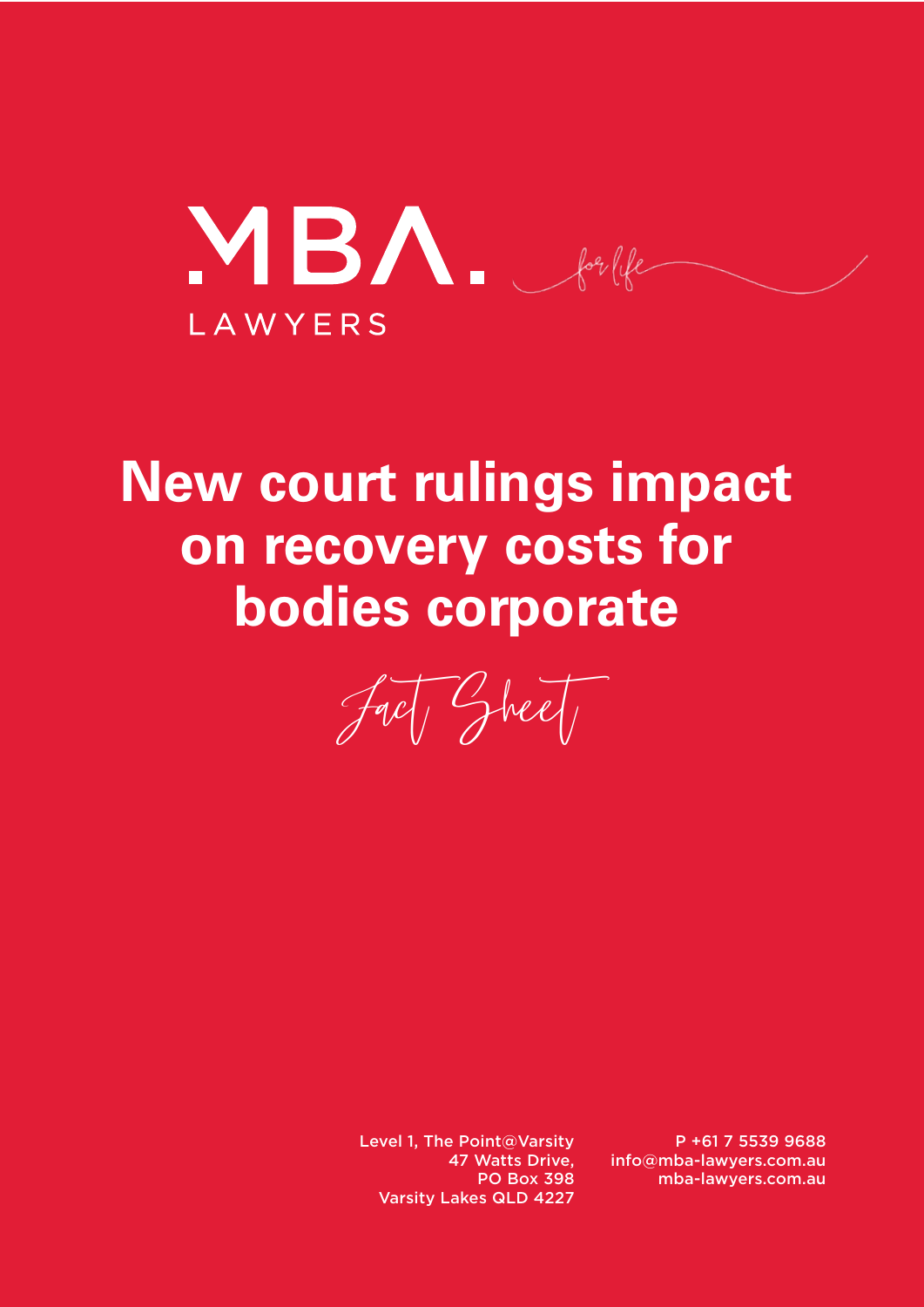## **IMPORTANT NEWS New court rulings impact on recovery costs for bodies corporate**

Two Queensland Magistrates Court decisions delivered in December 2021 stand to disrupt levy recovery that bodies corporate, body corporate managers and body corporate lawyers have come to know.

The decisions in Body Corporate for Pinehaven 1 CTS 31755 v MacKenzie [2021] QMC 8 and Body Corporate for Natchez CTS21238 v Leet [2021] QMC 9 have resulted in a significant departure from established body corporate debt recovery processes.

#### **Overview**

When a body corporate pursues payment of unpaid instalments and contributions, and it wishes to recoup its "recovery costs" under the applicable body corporate module, if those costs exceed the court scale costs under the Uniform Civil Procedure Rules 1999 (UCPR), then an application for default judgment cannot be determined by a Registrar.

This should not (but will) come as a revelation for bodies corporate, body corporate managers and body corporate lawyers because while the UCPR has never allowed it, it has been common practise for default judgment applications to be made before a Registrar, and for Registrars to award recovery costs that exceed the court scale.

The issue is that the UCPR scale of costs does not reflect the reality of commercial charges made by body corporate managers, recovery agents and law firms for recovery of unpaid instalments and contributions.

For example, where the unpaid instalments and contributions owing by a lot owner is less than \$2,500, the body corporate's cost recovery under the scale is limited to \$380.70 for instructions to sue, and \$100.50 for obtaining judgment by default. If an application for substituted service is required, costs are limited to \$184.30. While the court scale gradually improves for higher debts, the charges made by law firms typically exceed these amounts. The scale does not provide for reminder letters, or letters of demand to be recovered.

If a body corporate is prepared to accept scale costs (despite the likelihood of being charged a higher amount by its recovery agents and lawyers), then it can still file an application for default judgment before a Registrar. By doing so however, it will have to accept costs on the court scale, absorbing the difference between those costs and its actual costs, and it will not be able to recover the difference from the defaulting lot owner.

While the Registrar is limited to awarding costs on the court scale, applications before a Registrar have a benefit in that the Registrar does not need to assess the merits of the application. Provided the Registrar is satisfied the proceeding has been served and a defence has not been filed, judgment can be entered provided costs are limited to the court scale.

Where a body corporate wishes to recover "recovery costs" that exceed the court scale, a default judgment application must be brought before a Magistrate, and the Magistrate must undertake an assessment of the reasonableness of those costs.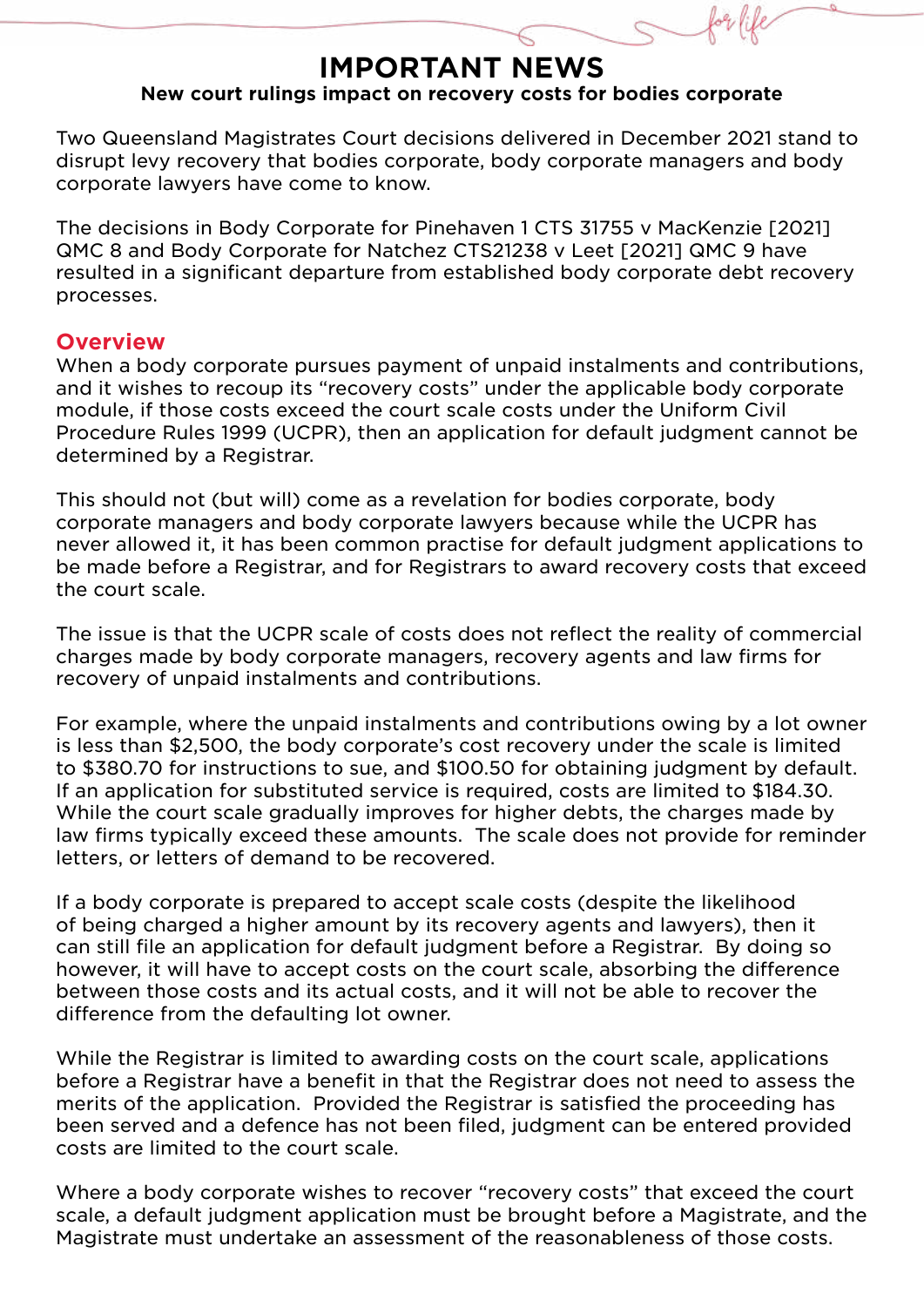### **The decisions in Pinehaven and Natchez**

The decisions in Pinehaven and Natchez came about because of a change in Registry practice, where the Registry (doing so correctly – in hindsight) refused to entertain an application that included an amount of "recovery costs" pleaded in a statement of claim. Those applications were referred to a Magistrate.

The matters before the Magistrate for determination in Pinehaven and Natchez were:

- Are "recovery costs" under the various body corporate modules a liquidated or unliquidated debt?
- Are "recovery costs" associated with one proceeding only recoverable in that proceeding?

That is, if enforcement of a judgment for unpaid instalments and contributions becomes necessary, must the body corporate recover those costs as recovery costs in that proceeding, or can those costs be sought as recovery costs in a later proceeding.

• Can unpaid instalments and contributions that become payable after commencement of proceedings be recovered on an application for judgment without amending the statement of claim?

# **Registrar powers to award costs are limited to the court scale**

Default judgment applications are decided by Registrars on the face of the material filed. Those applications have commonly included unpaid instalments and contributions, interest, and recovery costs pleaded in the statement of claim, and in some instances, unpaid instalments and contributions that became due and payable after filing the statement of claim but before judgment, together with the recovery costs incurred by the body corporate in obtaining judgment.

Rule 694 of the UCPR provides that where a default judgment is to be given by a Registrar, the Registrar must fix the costs in accordance with the court scale. This rule has been overlooked historically by both lawyers and Registrars, with costs often being awarded for amounts higher than the court scale.

The rule means that if a body corporate is claiming costs other than in accordance with the court scale, it must abandon the claim for costs beyond the court scale, or apply to a Magistrate for judgment, see McGill DCJ in Laminex Group Pty Ltd v Fresh Electrical and Data Pty Ltd [2017] QDC 181.

# **Recovery Costs are an Unliquidated Debt**

"Recovery costs" under the body corporate modules include all costs incurred by a body corporate in pursuing unpaid instalments and contributions, including legal costs, agents costs, disbursements and also (by way of example) fees charged by a body corporate manager to a lot owner's levy statement for reminder notices for unpaid instalments and contributions.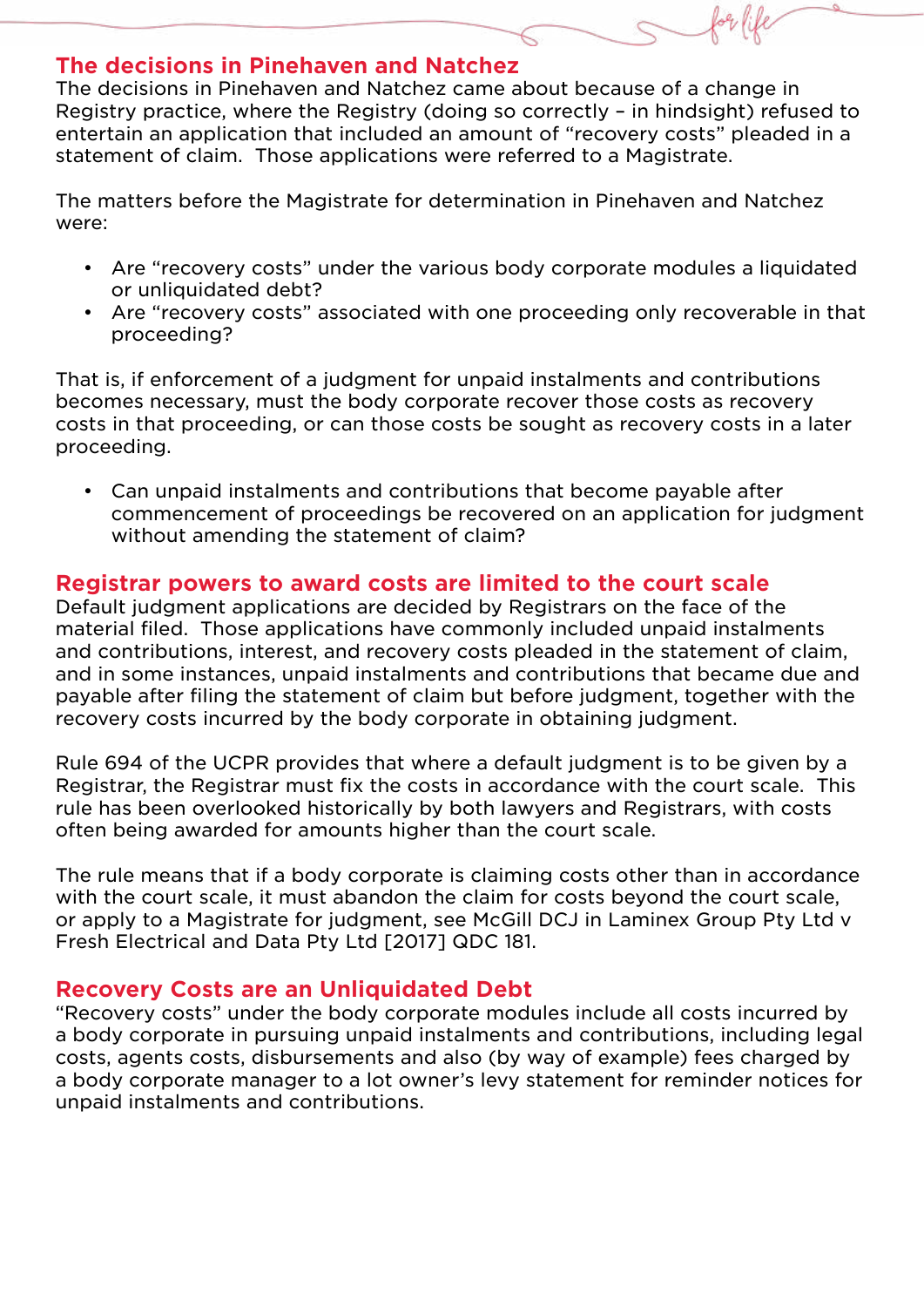The decisions in Pinehaven and Natchez have determined (and we believe correctly so), that while "recovery costs" are expressed to be a debt under the body corporate modules, they are nonetheless an unliquidated debt. The position of the Magistrate in Pinehaven and Natchez adopts the rationale of Robin DCJ in Rollone Pty Ltd v Byrne [2010] QDC 517 (albeit in the context of damages in a motor vehicle collision) and of Brabazon DCJ in Day v Bell [2001] QDC 329.

In short, if an application for default judgment includes any amount of "recovery costs", the application must be determined by a Magistrate.

# **Recovery Costs in a later proceeding**

In deciding Pinehaven and Natchez, the Magistrate determined that:

- "recovery costs" were distinct from costs of a proceeding recognised under the UCPR;
- "recovery costs" associated with one proceeding can be recovered in a later proceeding;
- a body corporate is not required to have "recovery costs" awarded in the proceeding to which the costs relate; and
- no issue estoppel arises.

Whether the Magistrate's decision is followed remains to be seen, however it is conceivable that if the decision is not followed, a body corporate could potentially be shut out from recouping "recovery costs" associated with enforcement, for example, which are incurred after judgment but still incurred within an existing proceeding.

# **Unpaid instalments and contributions post filing**

The Magistrate in Pinehaven and Natchez determined not to award judgment for unpaid instalments and contributions that fell due after filing the Claim and Statement of Claim. The Magistrate's reasoning being that a lot owner is entitled to know the case made against them, and it would be procedurally unfair if that were not the case. That was despite circumstances where:

- the statement of claim pleaded that future instalments and contributions would become due and payable if not paid;
- notices of contribution for further unpaid instalments and contributions were put on as evidence before the Magistrate; and
- the non-payment of those further unpaid instalments and contributions were deposed to and put on as evidence before the Magistrate.

These decisions appear to determine, in effect, that unless the further unpaid instalments and contributions are specifically pleaded, lot owners could not properly know the case brought against them. Pleading a general liability, even if supported by evidence, is no cure.

In arriving at the decisions, the Magistrate concluded that rule 658 of the UCPR did not over-ride the general position despite providing that the court may make the order even if there is no claim for relief extending to the order in the originating process, statement of claim, counterclaim or similar document, the rule.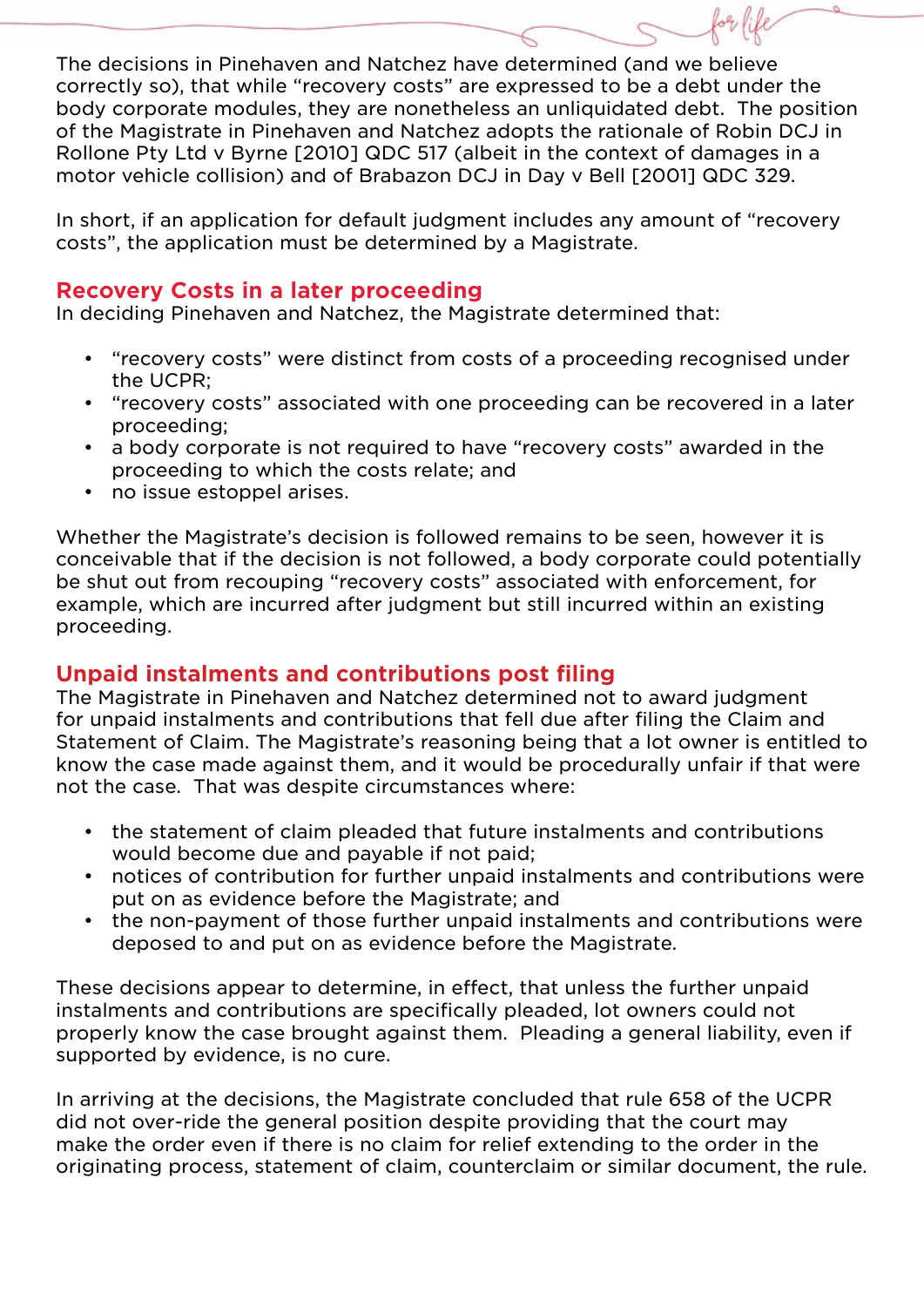#### **Recovery costs incurred post filing**

In Pinehaven and Natchez the body corporate sought judgment for all of its "recovery costs" including up to the date of the hearing. Evidence of those costs was put before the Magistrate for consideration. Despite the Magistrate saying that some recovery costs were unknown at the time of filing the proceeding albeit contemplated within the Claim, the Magistrate later said those same costs were not contemplated within the Claim, declining to consider them. The contradictory comments confuse the matter, particularly as it would be clearly preferrable to determine as much of the "recovery costs" incurred in one proceeding, in that same proceeding. The Magistrate left the door open for recovery in future proceedings in any event.

### **The reasonableness of "recovery costs"**

It is well established that a body corporate bears the onus of proving that the recovery costs they claim have been reasonably incurred and are reasonable in amount: see Body Corporate for Sunseeker Apartments CTS 618 v Jasen [2012] QDC 51. How those costs will be assessed as being reasonable is however, unclear. No guidance is provided by the body corporate legislation, and no criteria for assessment of recovery costs arose from the decisions in Pinehaven and Natchez.

What we do know is that assessments conducted by the courts will be conducted on a case-by-case basis, with the metric of reasonableness being guided by the views of the court on each occasion. That will inevitably lead to potential inconsistencies. However unhelpful that is, the evidentiary burden to be met by bodies corporate has been judicially considered.

Attempts at meeting the evidentiary burden have varied, and with mixed results.

Butler SC DCJ in the case of Thompson v Body Corporate for Arila Lodge was tasked with assessing recovery costs for a summary judgment application and found that "the reasonableness of recovery costs requires scrutiny of the individual items claimed and that a global assessment will not suffice." Thompson involved a decision at first instance where judgment was given for the full amount of recovery costs, including both legal and recovery agent costs. An affidavit was sworn deposing to the reasonableness of the costs, exhibiting copies of the relevant invoices. On appeal to the District Court, Butler SC DCJ found:

- features of the evidence relating to costs prevented His Honour from being satisfied that the body corporate could prove to the necessary standard all aspects of its claim for costs, including that:
	- the invoices for legal costs varied in the degree of particularisation of the items claimed, with some invoices only giving a general description of the work performed;
	- some invoices for legal costs failed to provide units of time or the level of employee performing the work; and
	- the invoices for the mercantile agents failed to particularise the specific work performed, with each item charged merely described as "Debt Recovery Costs".
- the Magistrate had failed to properly scrutinise the evidence and apply the correct onus of proof.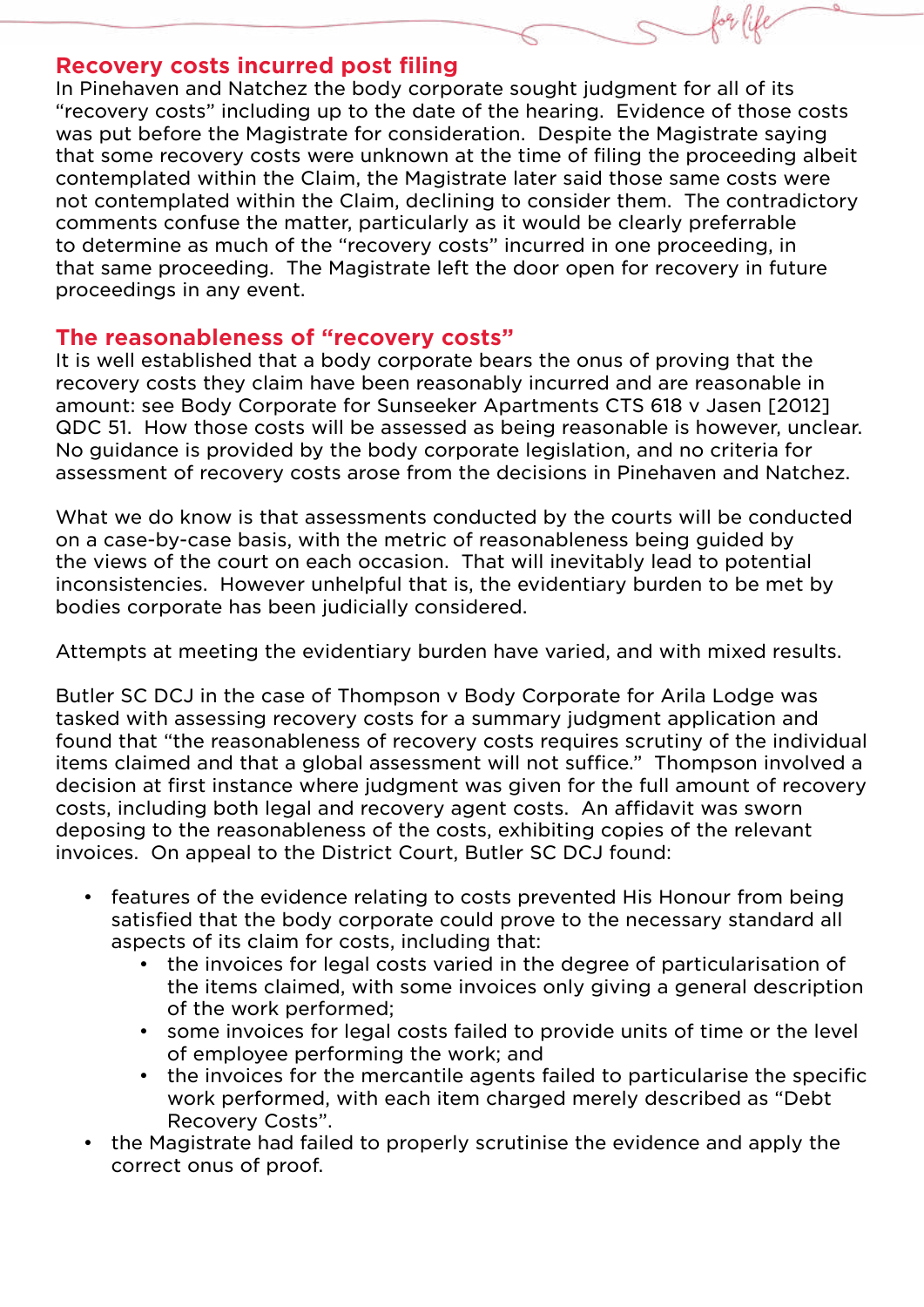The issue of the reasonableness of the recovery costs in Thompson was remitted back to the Magistrates Court for re-determination.

The more recent case of Jorgensen v Body Corporate for Cairns Central Plaza Apartments confirmed the position in Thompson, and the body corporate met a similar outcome on appeal.

In the matter of Body Corporate for Cherwood Lodge CTS 20711 v Christophi [2021] QSC 270, orders were made for the appointment of a referee pursuant to rule 501 of the UCPR to determine the amount of recovery costs, although the referee in that case was found (amongst other issues) to have considered matters they should not have. As a result the referee arrived at an amount of costs that exceeded the pleaded amount of recovery costs by \$140,000. The decision was challenged, and was remitted again for determination with a greater amount of guidance, effectively making the process more akin to a costs assessment.

The approach taken by this firm has been to provide high level detail of the tasks undertaken, including great detail of the time spent in performing fixed fee items. If charge is made on a time-spent basis, for each cost item, details are provided for the date, description of the work performed, time spent, person undertaking the work, the relevant charge out rate for that person and total cost for that item, and finally, evidence of the work having been performed.

Of the matters approached on this basis, there have still been differing outcomes, ranging from a 100% recoupment of recovery costs through to determinations that the recovery costs should be reduced, as was the case in Pinehaven and Natchez.

In Pinehaven and Natchez, the Magistrate determined that the recovery costs of the recovery agent and the lawyers should be reduced. In the case of the recovery agent, while finding that the work undertaken was reasonable, the Magistrate formed a view that a lower rate should be applied. It is unclear however what factual basis was relied upon by the Magistrate in finding that a lower rate was more reasonable. The finding was also inconsistent with the view of other Magistrates, who found the same charge out rate to be reasonable.

The Magistrate found the legal rates charged were in the range of those of other law firms. The Magistrate also observed the steps taken for commencing a proceeding, preparing an application for substituted service, and request for default judgment, and found the involvement of a partner was infrequent and commensurate with the level of complexity of the matter.

Even though no adverse finding was made regarding the steps taken or the charge out rates, a global reduction was applied to the legal fees, even though those fees were largely in line with or less than those charged by other firms.

Having regard to the Magistrates comments, it is difficult to reconcile the factual basis relied upon by the Magistrate to find that a reduction should be applied. While the Magistrate referred to the court scale (leading to an inference that the difference between the court scale and the rate charged warranted a reduction), there appears to have been no scrutiny of the kind contemplated in Thompson, and in fact a global assessment was applied, notwithstanding the contrary comments in Thompson.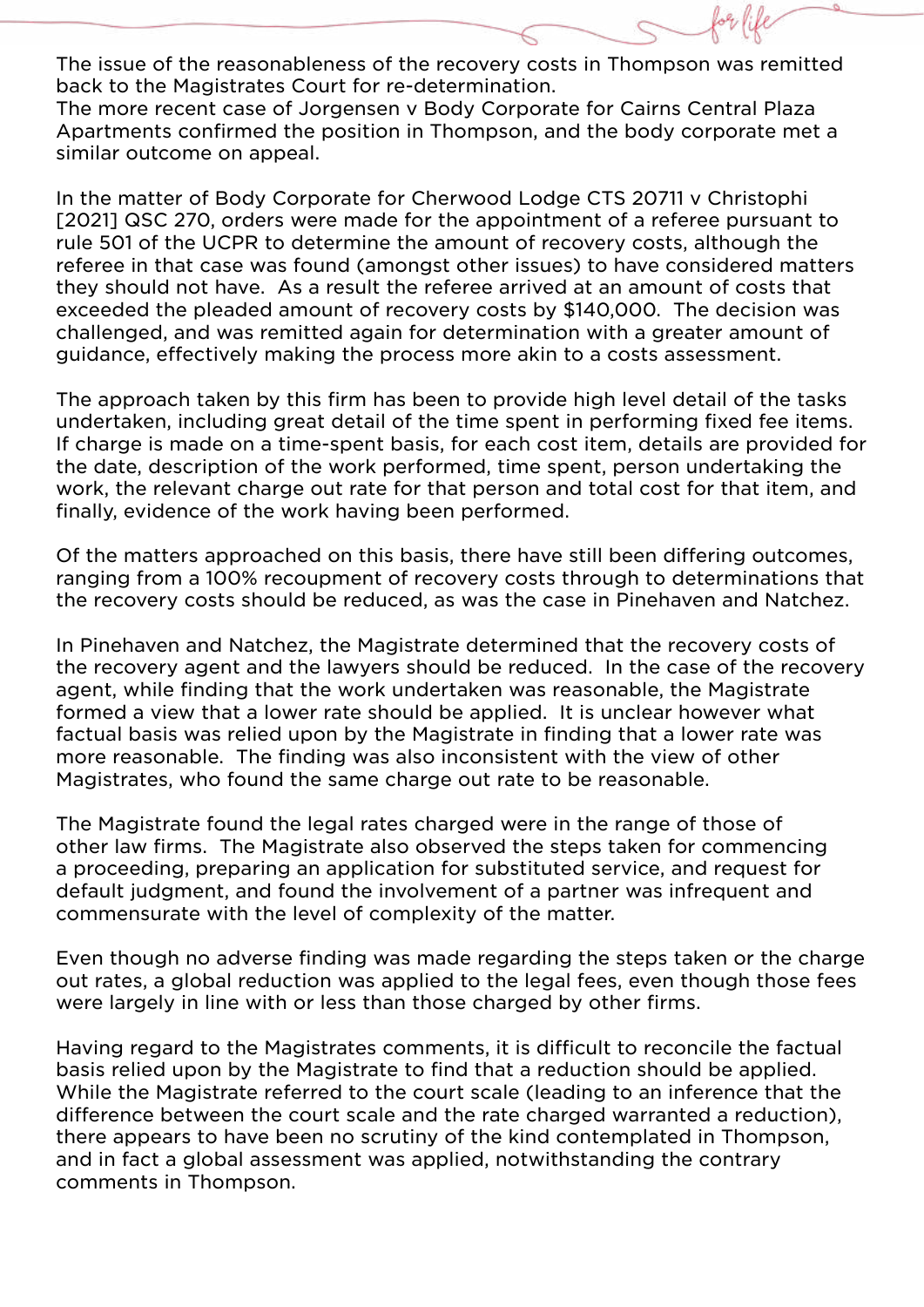### **What have we learnt?**

Despite it being historical practise, default judgments cannot be brought before a Registrar if:

- the statement of claim includes any amount of "recovery costs"; and/or
- seeks payment of costs above the court scale.

An application for an amount that includes "recovery costs" must provide sufficient detail for each item charged. A non-detailed approach is not good enough, and the same detailed approach can result in different outcomes.

# **Practical consequences for bodies corporate**

- Unless body corporate managers, recovery agents and lawyers are collectively prepared to limit their costs to the court scale, all default judgment application will need to be brought before a Magistrate.
- The default judgment applications to be brought before a Magistrate will result in higher costs for default judgment applications because of the increased level of legal work required to be undertaken in order to meet the evidentiary onus to prove the reasonableness of the costs.
- Default judgment applications may be able to be heard on papers (without an appearance), although some Magistrates may still require appearances.
- Because of the increase in default judgment applications being made to Magistrates, there is likely to be an increase in workloads, and therefore an increased delay in the turnaround time for such applications, resulting in likely delay of enforcement and ultimate delay of recoupment of unpaid instalments and contributions.
- The reasonableness of "recovery costs" is under constant scrutiny, and subject to differing judicial opinions, it is possible that not all costs will be recoverable in pursuing unpaid instalments and contributions.

### **Are there any practical solutions?**

In short, there are no absolute solutions short of legislative reform. However, we believe the following provides helpful guidance.

If the court is prepared to hear applications for default judgment on the papers, then the time spent by legal practitioners will be less. Less time, less cost. That does not however, resolve the fact that a body corporate needs to now prove that all costs incurred in recovering unpaid instalments and contributions are reasonable, including costs charged by body corporate managers, recovery agents and lawyers. It should not be lost that the onus is high. Streamlining of systems and processes will become paramount.

The most obvious solution (as we see it), is legislative change. A legislative change that creates the equivalent of a court scale, but one that reflects the commercial realities of charges made by body corporate managers, recovery agents and lawyers would be of great assistance. That scale should encompass pre-court steps, such as sending reminder notices and letters of demand. Fixing a scale should remove the element of "reasonableness" and should make "recovery costs" a liquidated debt as opposed to an unliquidated debt, at least for fixed fee items.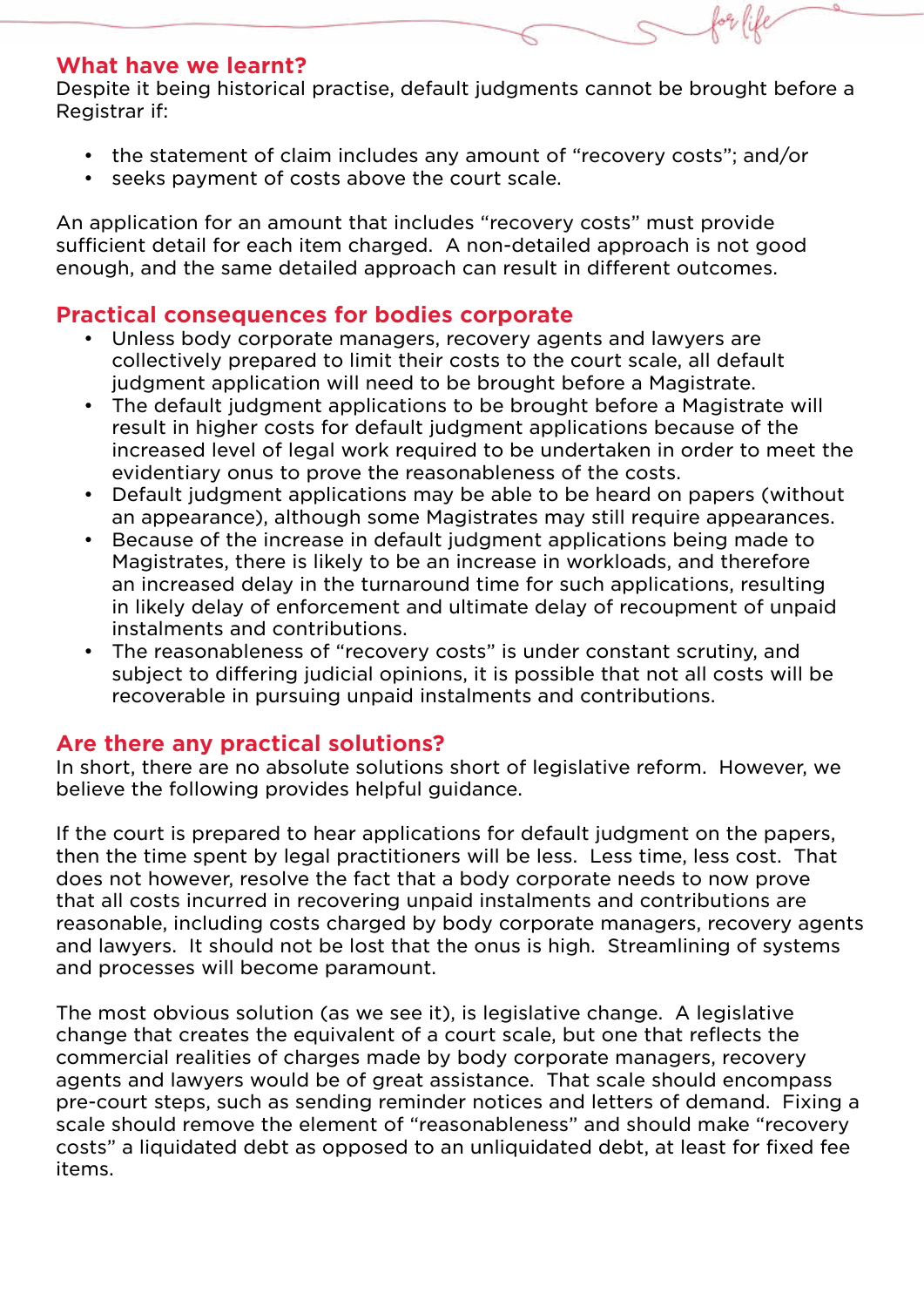A scale should mean that the overwhelming majority of recovery proceedings will be caught, opening the door again for default judgment applications to be brought before the Registrar. Until then, lot owners who pay their instalments and contributions will ultimately bear additional costs caused by lot owners who do not make payment of their instalments and contributions in those instances where "recovery costs" are disallowed by the courts.

> This article was prepared by Clayton Glenister, Duane Williams and Callum McConnell